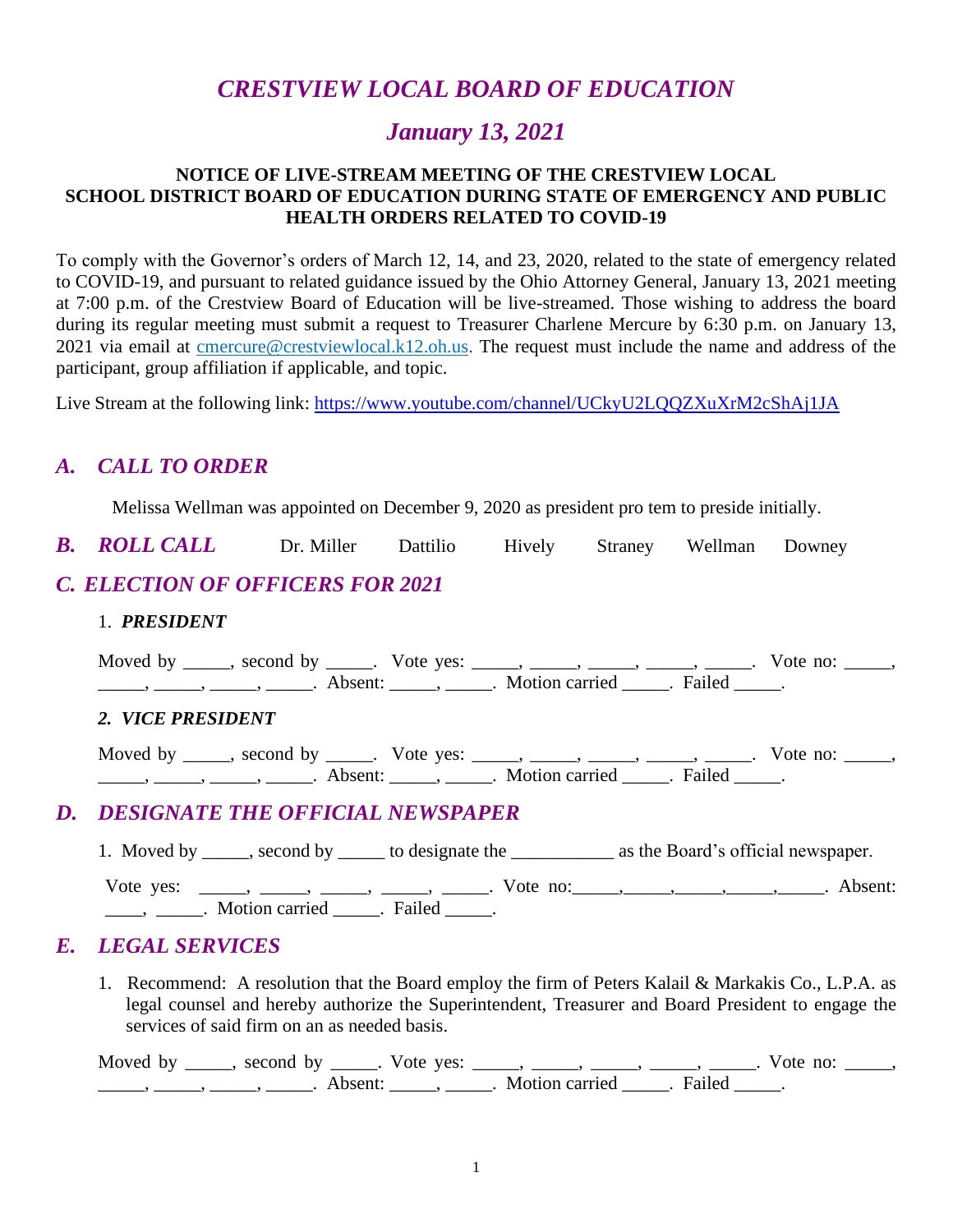### *F. SERVICE FUND*

 1. Moved by \_\_\_\_\_, second by \_\_\_\_\_ to establish the Board of Education Service Fund in the amount of \$5,000.00.

Vote yes: \_\_\_\_\_, \_\_\_\_\_, \_\_\_\_\_, \_\_\_\_\_, Vote no: \_\_\_\_\_, \_\_\_\_\_, \_\_\_\_\_, \_\_\_\_\_, \_\_\_\_\_\_, Absent: \_\_\_\_\_\_\_\_\_\_\_\_\_. Motion carried \_\_\_\_\_\_. Failed \_\_\_\_\_.

### *G. SET REGULAR MEETING DATE AND TIME*

1. Moved by \_\_\_\_\_, second by \_\_\_\_\_ to set the date and time of the regular board meeting each month for the \_\_\_\_\_\_\_\_\_\_\_\_\_\_\_\_\_\_\_\_\_\_\_ at \_\_\_\_\_\_ o'clock PM.

Vote yes:  $\underline{\hspace{1cm}}$ ,  $\underline{\hspace{1cm}}$ ,  $\underline{\hspace{1cm}}$ ,  $\underline{\hspace{1cm}}$ ,  $\underline{\hspace{1cm}}$ ,  $\underline{\hspace{1cm}}$ ,  $\underline{\hspace{1cm}}$ . Absent: \_\_\_\_\_, \_\_\_\_\_. Motion carried \_\_\_\_\_. Failed \_\_\_\_\_.

### *H. ACQUISITION OF SURPLUS PROPERTY AND FEDERAL PROGRAMS*

1. Recommend: Designate the Superintendent and/or his designee to be in charge of acquisition of surplus property and to be responsible for all Federal program applications and reports.

Moved by \_\_\_\_\_, second by \_\_\_\_\_. Vote yes: \_\_\_\_\_, \_\_\_\_\_, \_\_\_\_\_, \_\_\_\_\_, \_\_\_\_\_. Vote no: \_\_\_\_\_, \_\_\_\_\_, \_\_\_\_\_, \_\_\_\_\_, \_\_\_\_\_. Absent: \_\_\_\_\_, \_\_\_\_\_. Motion carried \_\_\_\_\_. Failed \_\_\_\_\_.

### *I. EMPLOYMENT OF PERSONNEL*

1. Recommend: Authorize the Superintendent to employ personnel as needed in emergency situations.

Moved by \_\_\_\_\_, second by \_\_\_\_\_. Vote yes: \_\_\_\_\_, \_\_\_\_\_, \_\_\_\_\_, \_\_\_\_\_, \_\_\_\_\_. Vote no: \_\_\_\_, \_\_\_\_\_, \_\_\_\_\_, \_\_\_\_\_, \_\_\_\_\_. Absent: \_\_\_\_\_, \_\_\_\_\_. Motion carried \_\_\_\_\_. Failed \_\_\_\_\_.

### *J. PURCHASING AGENT*

1. Recommend: Authorize the Superintendent to act as purchasing agent for the Board of Education within annual appropriations and to make necessary purchases in cases of emergencies.

Moved by \_\_\_\_, second by \_\_\_\_. Vote yes: \_\_\_\_, \_\_\_\_, \_\_\_\_, \_\_\_\_, \_\_\_\_. Vote no: \_\_\_, \_\_\_\_\_\_, \_\_\_\_\_, \_\_\_\_\_\_, Absent: \_\_\_\_\_, \_\_\_\_\_. Motion carried \_\_\_\_\_. Failed \_\_\_\_.

### *K. PERSONAL SERVICE CONTRACTS*

1. Recommend: Authorize the Superintendent and Athletic Director to approve personal service contracts for athletic events.

Moved by \_\_\_\_\_, second by \_\_\_\_\_. Vote yes: \_\_\_\_\_, \_\_\_\_\_, \_\_\_\_\_, \_\_\_\_\_, \_\_\_\_\_. Vote no: \_\_\_\_\_,  $\frac{1}{\sqrt{1-\frac{1}{2}}}\frac{1}{\sqrt{1-\frac{1}{2}}}\frac{1}{\sqrt{1-\frac{1}{2}}}\frac{1}{\sqrt{1-\frac{1}{2}}}\frac{1}{\sqrt{1-\frac{1}{2}}}\frac{1}{\sqrt{1-\frac{1}{2}}}\frac{1}{\sqrt{1-\frac{1}{2}}}\frac{1}{\sqrt{1-\frac{1}{2}}}\frac{1}{\sqrt{1-\frac{1}{2}}}\frac{1}{\sqrt{1-\frac{1}{2}}}\frac{1}{\sqrt{1-\frac{1}{2}}}\frac{1}{\sqrt{1-\frac{1}{2}}}\frac{1}{\sqrt{1-\frac{1}{2}}}\frac{1}{\sqrt{1-\frac{$ 

### *L. TRAVEL OF EMPLOYEES*

 1. Recommend: Authorize the Superintendent to approve travel of employees to conduct official school business and/or attend authorized professional meetings.

Moved by \_\_\_\_\_, second by \_\_\_\_\_. Vote yes: \_\_\_\_\_, \_\_\_\_\_, \_\_\_\_\_, \_\_\_\_\_, \_\_\_\_\_. Vote no: \_\_\_\_\_,  $\frac{1}{\sqrt{2\pi}}$ ,  $\frac{1}{\sqrt{2\pi}}$ ,  $\frac{1}{\sqrt{2\pi}}$ ,  $\frac{1}{\sqrt{2\pi}}$ ,  $\frac{1}{\sqrt{2\pi}}$ ,  $\frac{1}{\sqrt{2\pi}}$ ,  $\frac{1}{\sqrt{2\pi}}$ ,  $\frac{1}{\sqrt{2\pi}}$ ,  $\frac{1}{\sqrt{2\pi}}$ ,  $\frac{1}{\sqrt{2\pi}}$ ,  $\frac{1}{\sqrt{2\pi}}$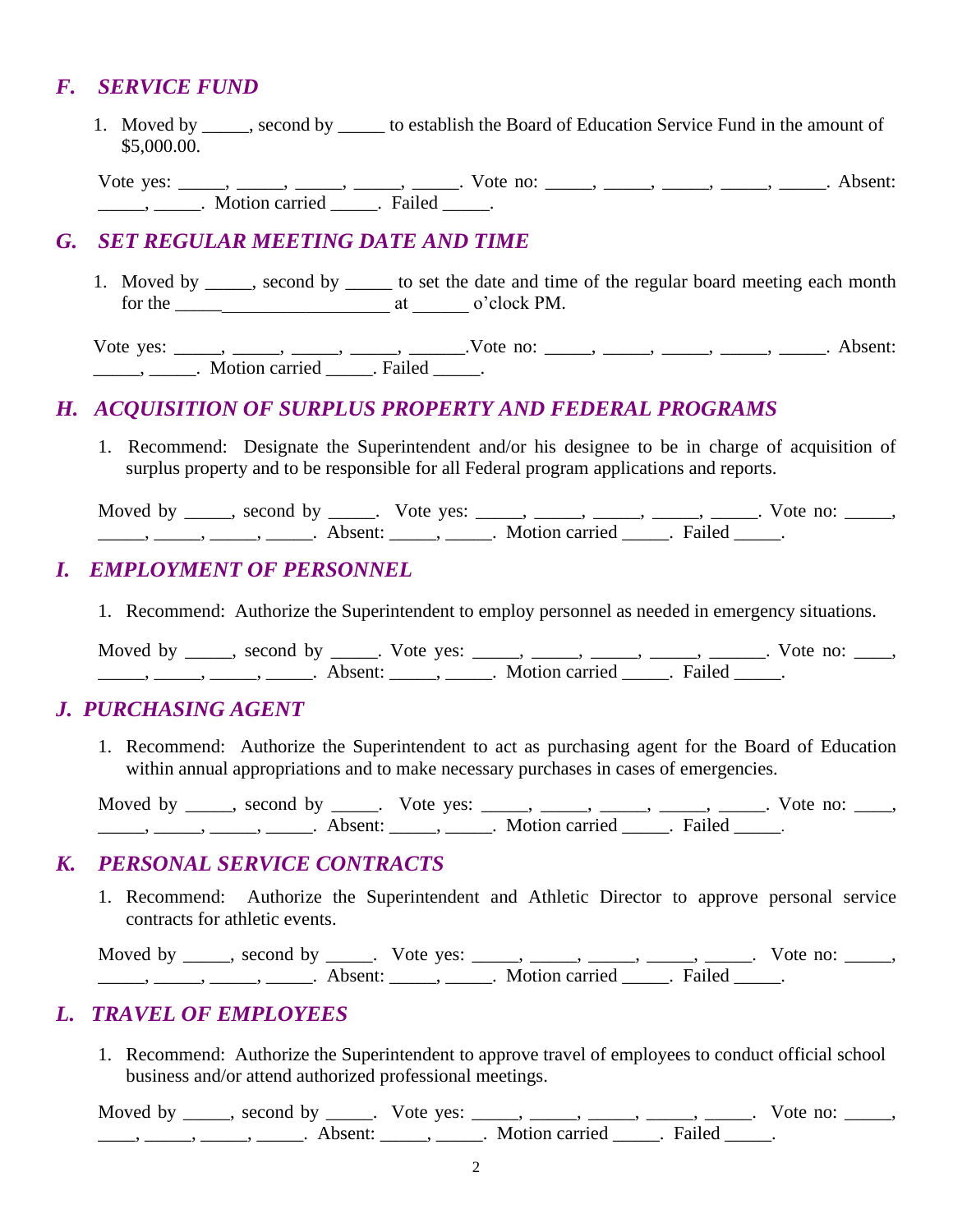### *M. STUDENT ACHIEVEMENT LIAISON*

1. Recommend: To appoint Joel Hively to serve as OSBA Student Achievement Liaison for 2021.

| Moved by | $\sim$ second by | Vote yes: |                  |        | no |  |
|----------|------------------|-----------|------------------|--------|----|--|
|          | Absent           |           | . Motion carried | Failed |    |  |

### *N. LEGISLATIVE LIAISON*

1. Recommend: To appoint Preston Straney to serve as OSBA Legislative Liaison for 2021.

Moved by \_\_\_\_\_, second by \_\_\_\_\_. Vote yes: \_\_\_\_\_, \_\_\_\_\_, \_\_\_\_\_, \_\_\_\_\_, \_\_\_\_\_. Vote no: \_\_\_\_\_, ., \_\_\_\_\_, \_\_\_\_\_, \_\_\_\_\_\_. Absent: \_\_\_\_\_\_, \_\_\_\_\_. Motion carried \_\_\_\_\_. Failed \_\_\_\_\_.

### *O. COMMITTEE APPOINTMENTS*

1. Recommend: The Superintendent recommends the following committees:

Buildings and Grounds: Miller, Hively

Athletic Council: Dattilio, Hively

Personnel: Miller, Wellman

Policy: Dattilio, Straney

Finance/Audit: Dattilio, Miller

Communications: Dattilio, Wellman

Superintendent's Advisory Committee: Straney, Wellman

Insurance Committee: Miller, Straney

Business Advisory**:** Hively, Wellman

Moved by \_\_\_\_\_, second by \_\_\_\_\_. Vote yes: \_\_\_\_\_, \_\_\_\_\_, \_\_\_\_\_, \_\_\_\_\_, \_\_\_\_\_. Vote no: \_\_\_\_,  $\longrightarrow$  \_\_\_\_\_, \_\_\_\_\_, Absent: \_\_\_\_\_, \_\_\_\_\_. Motion carried \_\_\_\_. Failed \_\_\_\_.

### *P. ADJOURNMENT*

Moved by  $\_\_\_$ , second by  $\_\_\_$  to adjourn. Vote yes:  $\_\_\_\_\_$ ,  $\_\_\_\_$ ,  $\_\_\_\_$ ,  $\_\_\_\_$ . Vote no:  $\_\_\_\_\_$  $\underline{\phantom{a}}$ ,  $\underline{\phantom{a}}$ ,  $\underline{\phantom{a}}$ ,  $\underline{\phantom{a}}$ ,  $\underline{\phantom{a}}$ ,  $\underline{\phantom{a}}$ ,  $\underline{\phantom{a}}$ ,  $\underline{\phantom{a}}$ ,  $\underline{\phantom{a}}$ ,  $\underline{\phantom{a}}$ ,  $\underline{\phantom{a}}$ ,  $\underline{\phantom{a}}$ ,  $\underline{\phantom{a}}$ ,  $\underline{\phantom{a}}$ ,  $\underline{\phantom{a}}$ ,  $\underline{\phantom{a}}$ ,  $\underline{\phantom{a}}$ ,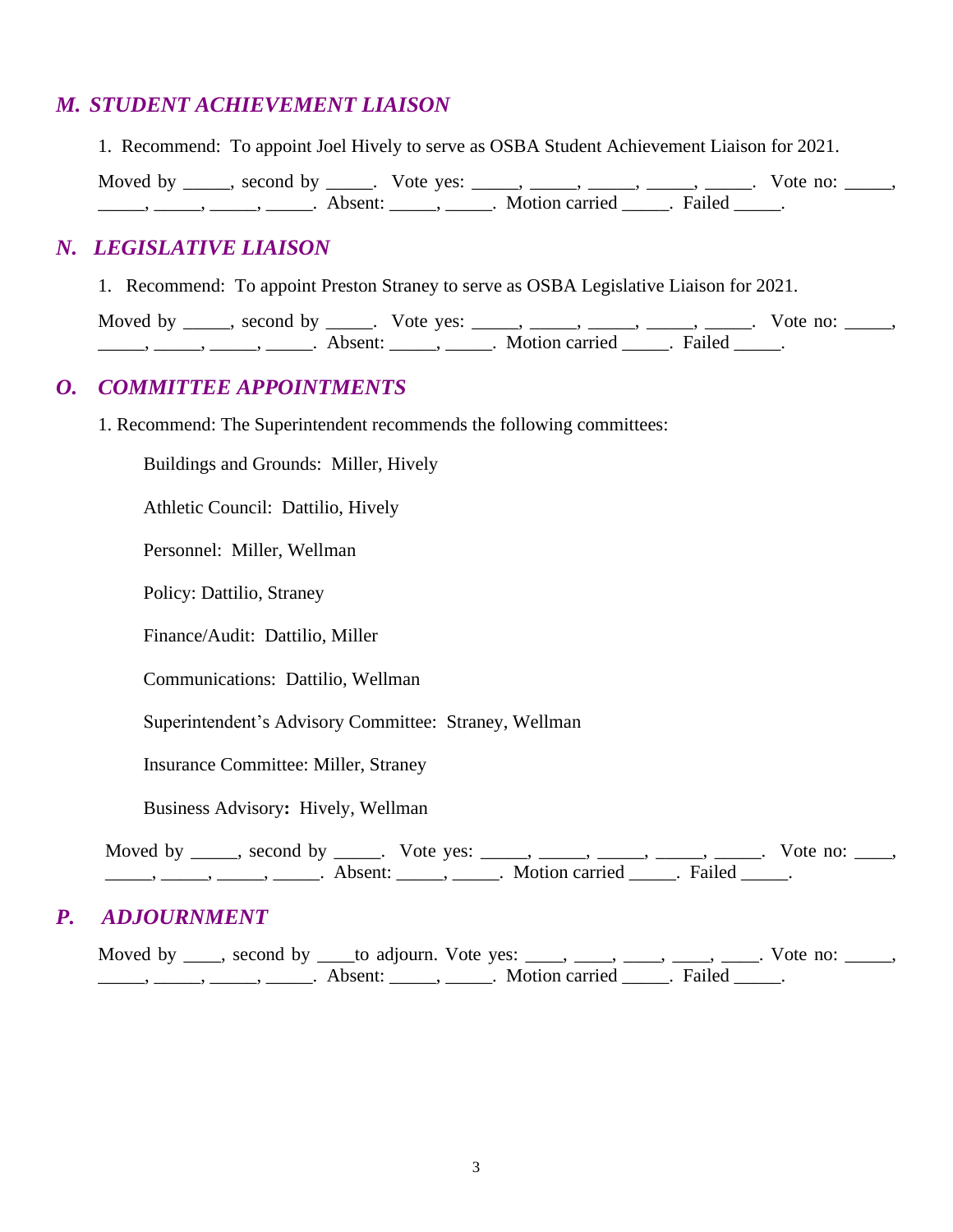# *CRESTVIEW LOCAL BOARD OF EDUCATION*

# *JANUARY 13, 2021*

#### **NOTICE OF LIVE-STREAM MEETING OF THE CRESTVIEW LOCAL SCHOOL DISTRICT BOARD OF EDUCATION DURING STATE OF EMERGENCY AND PUBLIC HEALTH ORDERS RELATED TO COVID-19**

To comply with the Governor's orders of March 12, 14, and 23, 2020, related to the state of emergency related to COVID-19, and pursuant to related guidance issued by the Ohio Attorney General, January 13, 2021 meeting at 7:00 p.m. of the Crestview Board of Education will be live-streamed. Those wishing to address the board during its regular meeting must submit a request to Treasurer Charlene Mercure by 6:30 p.m. on January 13, 2021 via email at [cmercure@crestviewlocal.k12.oh.us.](mailto:cmercure@crestviewlocal.k12.oh.us) The request must include the name and address of the participant, group affiliation if applicable, and topic.

Live Stream at the following link: <https://www.youtube.com/channel/UCkyU2LQQZXuXrM2cShAj1JA>

### *CALL TO ORDER*

Roll Call: Dr. Miller Dattilio Hively Straney Wellman Downey

# *PUBLIC PARTICIPATION*

### *STUDENT ACHIEVEMENT*

CHS Students of the Month – 9<sup>th</sup> grade – Caleb Hughes,  $10^{th}$  grade – Meredith Hart, 11<sup>th</sup> grade – Ryan Emch, 12<sup>th</sup> grade – Braden Urmson

### *CONSENT AGENDA:*

*You have before you a copy of the items considered for tonight's consent agenda, would any Board Member wish to remove any item to be considered separately?*

### *Treasurer's Requests:*

- 1. The Board approve the minutes of the regular meeting held on December 9, 2020 and the special board meeting held on December 23, 2020.
- 2. The Board approve a resolution authorizing the Treasurer to invest interim funds as they become available.
- 3. The Board approve the adoption of the Annual Tax Budget for the period of July, 2021 through June, 2022 as presented by the Treasurer.
- 4. The Board approve to designate the Superintendent and/or the Treasurer to attend public records training on behalf of the Board of Education.
- 5. The Board approve as per Sub. H.B. 312, the District is reporting that there were no rewards earned on district credit cards during calendar year 2020.
- 6. The Board approve payment to Holabird & Root, LLC in the amounts of \$1,250.00, \$6,769.86, \$1,250.00, and \$6,762.86.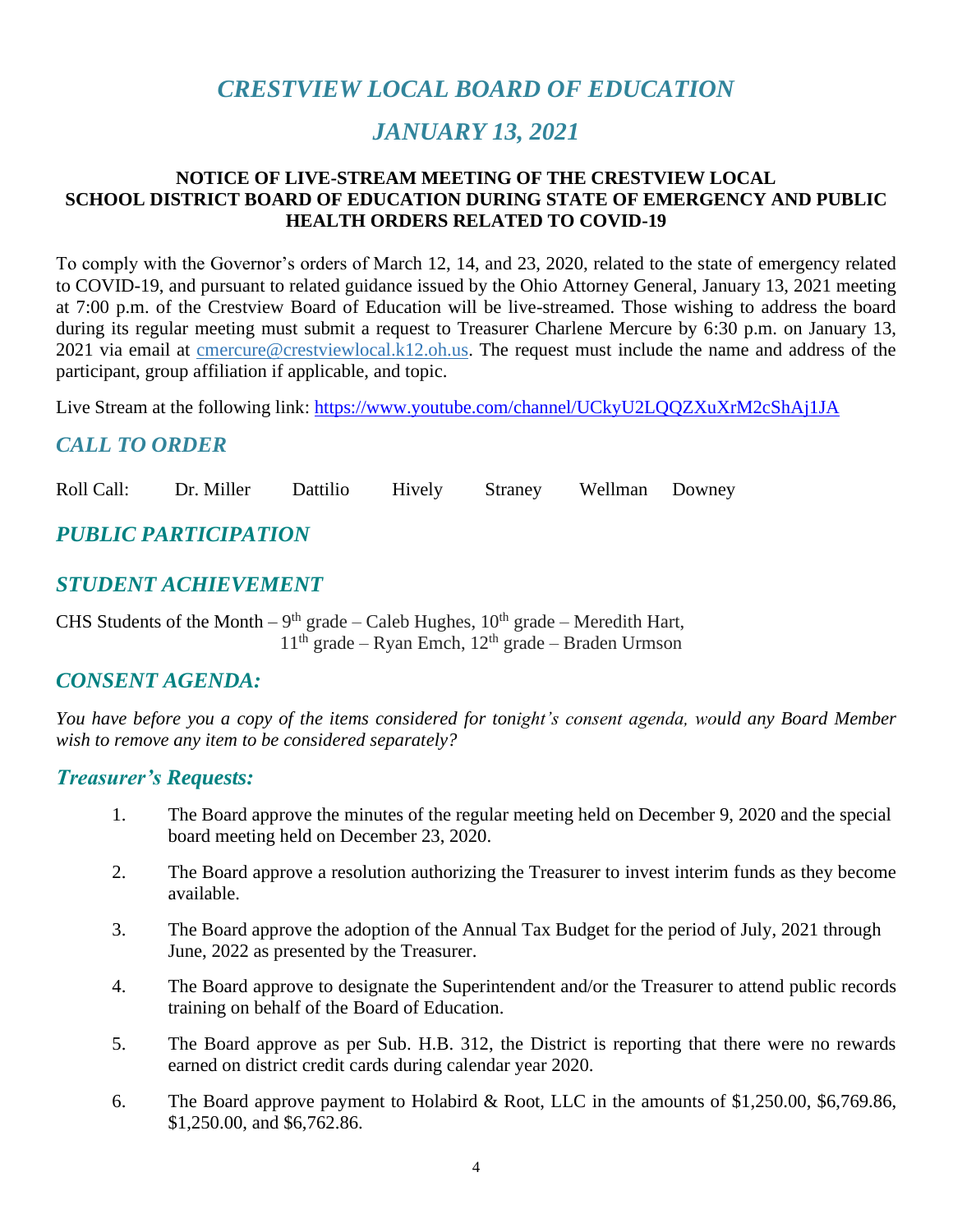### *Superintendent's Requests:*

- 1. The Board grant approval to accept interdistrict open enrollment students from any school district in Ohio for the 2021-22 school year.
- 2. The Board grant supplemental contracts to the following licensed personnel for the 2020-21 school year as per salary schedule for the assignment designated pursuant to O.R.C. 3313.53; all required reports are on file:

Tobin Bacon – CMS Boy's Head Track Coach Eric Bable – CHS Musical Director Eric Bable – CHS Musical Accompanist Courtni Johnson – CHS Junior Varsity Softball Coach

3. The Board approve the pupil activity contracts to the following nonteaching personnel for the 2020-21 school year as per salary schedule for the assignment designated pursuant to O.R.C. 3313.53; all required reports are on file:

> Gregory Eskra – CHS Varsity Head Softball Coach Melvin Miller – CHS Varsity Assistant Softball Coach

4. The Board approve the following personnel for Athletic Department event positions for 2020-21 school year:

> Scott Hughes – CHS Boys Basketball Scorekeeper Jeff Schultz – CHS Girls Basketball Scorekeeper

5. The Board approve the following as non-paid volunteers for the 2020-21 school year; all required reports are on file:

> Adrienne Huston – CHS Volunteer Assistant Softball Coach Allyson McGoogan – CHS Volunteer Assistant Softball Coach

6. The Board approve the following licensed personnel be placed on the approved substitute list for the 2020-21 school year, be granted a limited teaching contract, substitute basis only, according to salary schedule; all required reports are on file:

> *High School, Middle School & Elementary School* Lindsey Doughty – Registered Nurse (RN) Sherry Spaite – Visual Art (P-12) *Tutoring/Home Instruction***:** Alexis Gates

7. The Board re-approve the following certificated personnel be placed on the approved substitute list for the 2020-21 school year, be granted a limited teaching contract, substitute basis only, according to salary schedule; all required reports are on file:

#### *High School, Middle School & Elementary School*

Alisha Auer – Physical Education P-12 Tony Martini – General Education John Beilhart – Health/PE P-12 Nicholas Mays – General Education Cynthia Beveridge – Life Sciences 7-12 Darla Mellott – General Education Jennifer Burbick-Rothwell – Vocational Shannon Mercer-Early Childhood P-3 Tricia Cline – Licensed Practical Nurse Jamie Meredith – General Education Mary Davis – Early Childhood (P-3)  $\&$  Joellen Miller – Licensed Reg. Nurse Early Childhood Intervention Specialist (P-3) Melanie Montgomery – General Education Abby Biddle – Licensed Registered Nurse Renae Morlan – Intervention Spec (K-12)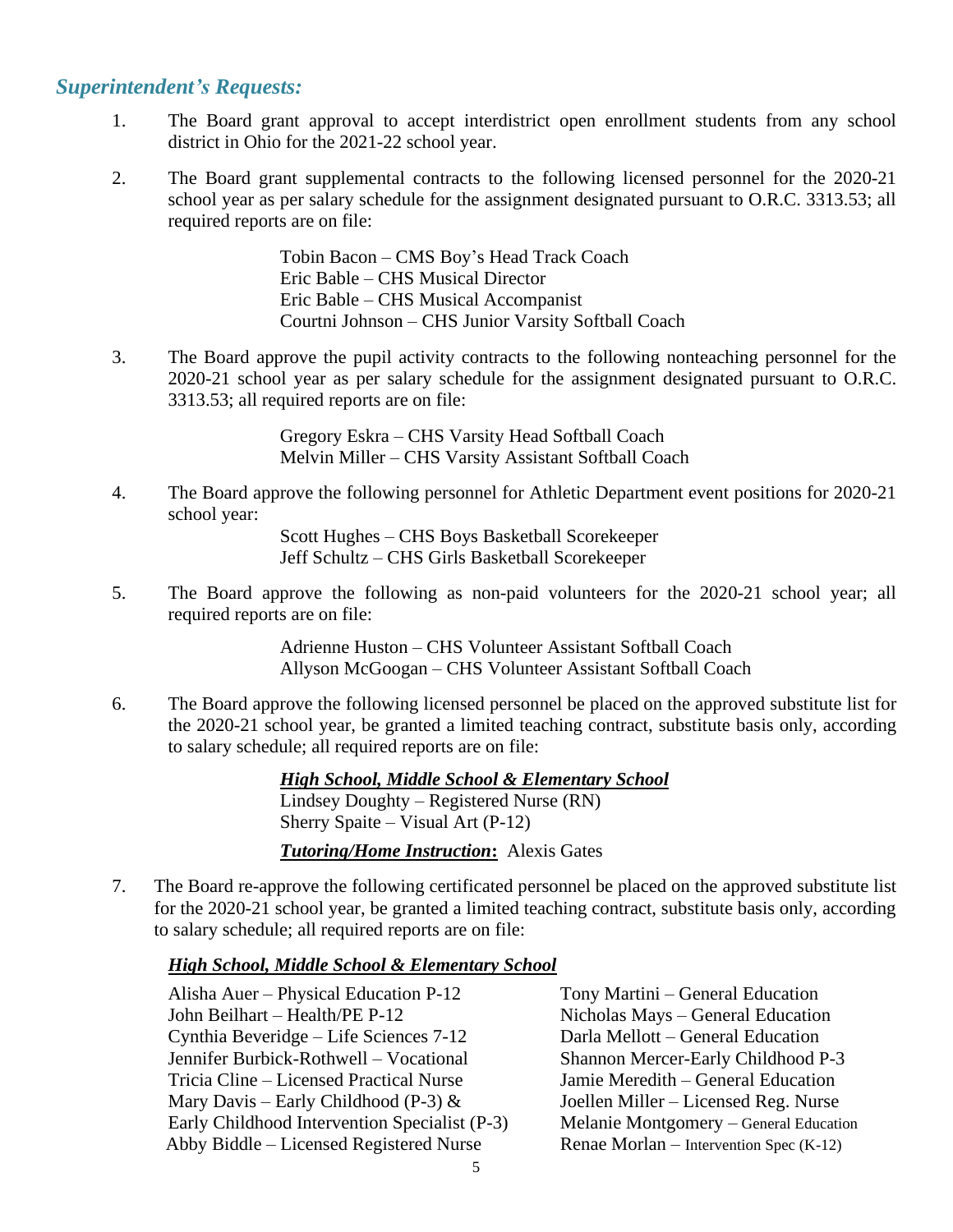Marci English – Intervention Specialist K-12 Amber Neff – General Education Betsy Garwood-Wilhelm - Licensed Registered Nurse Melissa Noland – General Education Brenda Goss – Multi-Age PK-12 Rebecca Sanor – General Education Casey Harris – General Education Candi Smith – Integrated Mathematics (7-12) Gale Heffinger – Early Childhood (P-3) Stephen Spencer – Music P-12 Marsha Henry – Elementary (K-8) Cynthia Straney – Multi Age P-12 Jamie Hogan – Integrated Lang. Arts (PK-12) Pamela Veiock – Mathematics (4-9) Ashley Hutmacher – Visual Art (PK-12) Crystal Weikart – Elementary 1-8 Janet Marstellar – Visual Art (P-12) Stacy Wick – Licensed Practical Nurse Pauline Bellos - Multi-Age (PK-12) Gabriella Williams – Licensed Registered Nurse Brooklynn Soliday - Early Childhood (P-3) Olivia Wince – Early Childhood P-3 Casey Coie – Registered Nurse Sarah Gaydos – Registered Nurse

8. The Board approve the following non-teaching personnel be placed on the approved substitute list for the 2020-21 school year, substitute basis only, according to wage rate for the assignment designated; all required reports are on file.

*Custodian* – Michael Lewis

9. The Board approve a resolution authorizing membership in the Ohio High School Athletic Association for Crestview High School and Crestview Middle School. It is agreed that these schools will conduct their athletics in accordance with the Constitution, Bylaws, Regulations, and Interpretations and decisions of the Ohio High School Athletic Association. Resolution shall remain in effect for the 2021-22 school year.

### **END of CONSENT AGENDA**

Recommend: The Board approve the consent agenda as presented:

| Moved by | __, second by _____ to approve consent agenda. Vote yes: |                         |  |
|----------|----------------------------------------------------------|-------------------------|--|
| Vote no: | Absent <sup>.</sup>                                      | Motion carried . Failed |  |

### *Treasurer's Requests/Recommendations not included in Consent Agenda:*

1. Recommend: The Board approve financial reports and investments as prepared and presented.

| Moved by | second by           | Vote ves: |                |        | Vote no: |  |
|----------|---------------------|-----------|----------------|--------|----------|--|
|          | Absent <sup>.</sup> |           | Motion carried | Failed |          |  |

2. Recommend: The Board accept donations from:

| a. Crestview Bus Garage | \$200.00 to Turf Fund                  |
|-------------------------|----------------------------------------|
| b. Various staff        | \$375.00 to CMS PSS for student gifts  |
| c. Multiple staff       | \$1030.00 to CMS PSS for student gifts |

Moved by \_\_\_\_\_, second by \_\_\_\_\_. Vote yes: \_\_\_\_\_, \_\_\_\_\_, \_\_\_\_\_, \_\_\_\_\_, \_\_\_\_\_. Vote no: \_\_\_\_, \_\_\_\_, \_\_\_\_\_, \_\_\_\_\_\_, Absent: \_\_\_\_\_, \_\_\_\_\_. Motion carried \_\_\_\_\_. Failed \_\_\_\_\_.

### *Board Reports:*

| 1. Career Center Report               | Mr. Wellman |
|---------------------------------------|-------------|
| 2. Student Achievement Liaison Report | Mr. Hively  |
| 3. Legislative Report                 | Mr. Straney |
| 4. Student Board Member Report        | Ms. Downey  |
|                                       |             |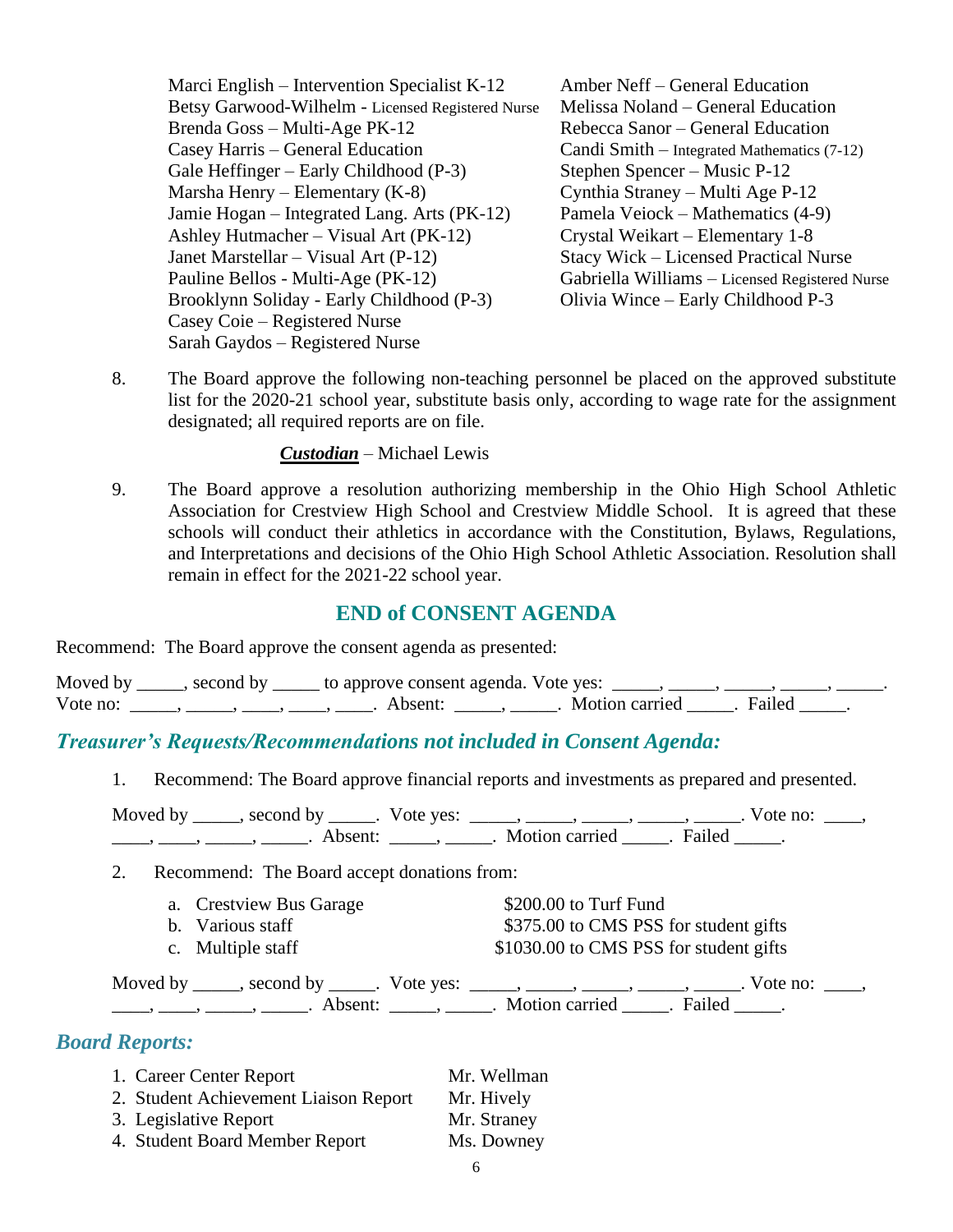### *Board Committee Reports:*

| 1. Buildings & Grounds | Dr. Miller   |
|------------------------|--------------|
| 2. Athletic Council    | Mr. Dattilio |
| 3. Personnel           | Dr. Miller   |
| 4. Finance Audit       | Mr. Dattilio |
| 5. Policy              | Mr. Dattilio |
| 6. Communications      | Mr. Dattilio |
| 7. Insurance           | Dr. Miller   |
| 8. Business Advisory   | Mr. Hively   |

### *Administrative Reports:*

| 1. Elementary School | Mr. Pancake        |
|----------------------|--------------------|
| 2. Middle School     | Mrs. Lemaster      |
| 3. High School       | Mrs. Nappi         |
| 4. Special Education | Mrs. Gilbert       |
| 5. Athletic          | Mr. Cusick         |
| 6. Lunchroom         | <b>Miss Wilmes</b> |
| 7. Technology        | Mr. Miller         |
| 8. Transportation    | Mr. Burbick        |
| 9. Maintenance       | Mr. Radman         |

# **Superintendent's Report:** Mr. Manley

### *Superintendent's Requests/Recommendations not included in Consent Agenda:*

1. Recommend: The Board approve Memorandum of Understanding #5 with OAPSE Chapter #300 for the 2018-21 negotiated OAPSE agreement.

This Memorandum of Understanding is made by and between the Crestview Local School District Board of Education (hereafter "Board"), and Crestview Local OAPSE Chapter #300 (hereafter "Union") on January 13, 2021.

*WHEREAS* the Board and the Union are parties to a Negotiated Agreement in effect from August 1, 2018 until July 31, 2021; and

*WHEREAS* the parties agreed to extend the Negotiated Agreement for another year to July 31, 2022.

*NOW THEREFORE*, the parties hereby agree to the following:

- 1. All staff will receive a 1% salary increase for the 2021 2022 school year
- 2. The Board agrees to increase the base salary for the 2021-2022 school year by one percent (1%) if after the State Biennium Budget is passed in the summer of 2021 that the revised Board and State approved five year forecast shows a minimum of \$700,000 unreserved fund balance for the years 2022 and 2023.
- 3. Bargaining unit members shall receive an extension of their optical and/or dental reimbursement (Article VII – Item G) credit in the amount of \$159.00 for the duration of the roll-over period.

*BE IT FURTHER RESOLVED* that this MOU shall be deemed effective immediately upon ratification by the parties' respective memberships.

*IN WITNESS WHEREOF*, the parties hereby signify their agreement by affixing the signatures of their respective representatives below.

| Moved by | second by           | Vote yes:      |        | vote no. |  |
|----------|---------------------|----------------|--------|----------|--|
|          | Absent <sup>®</sup> | Motion carried | Failed |          |  |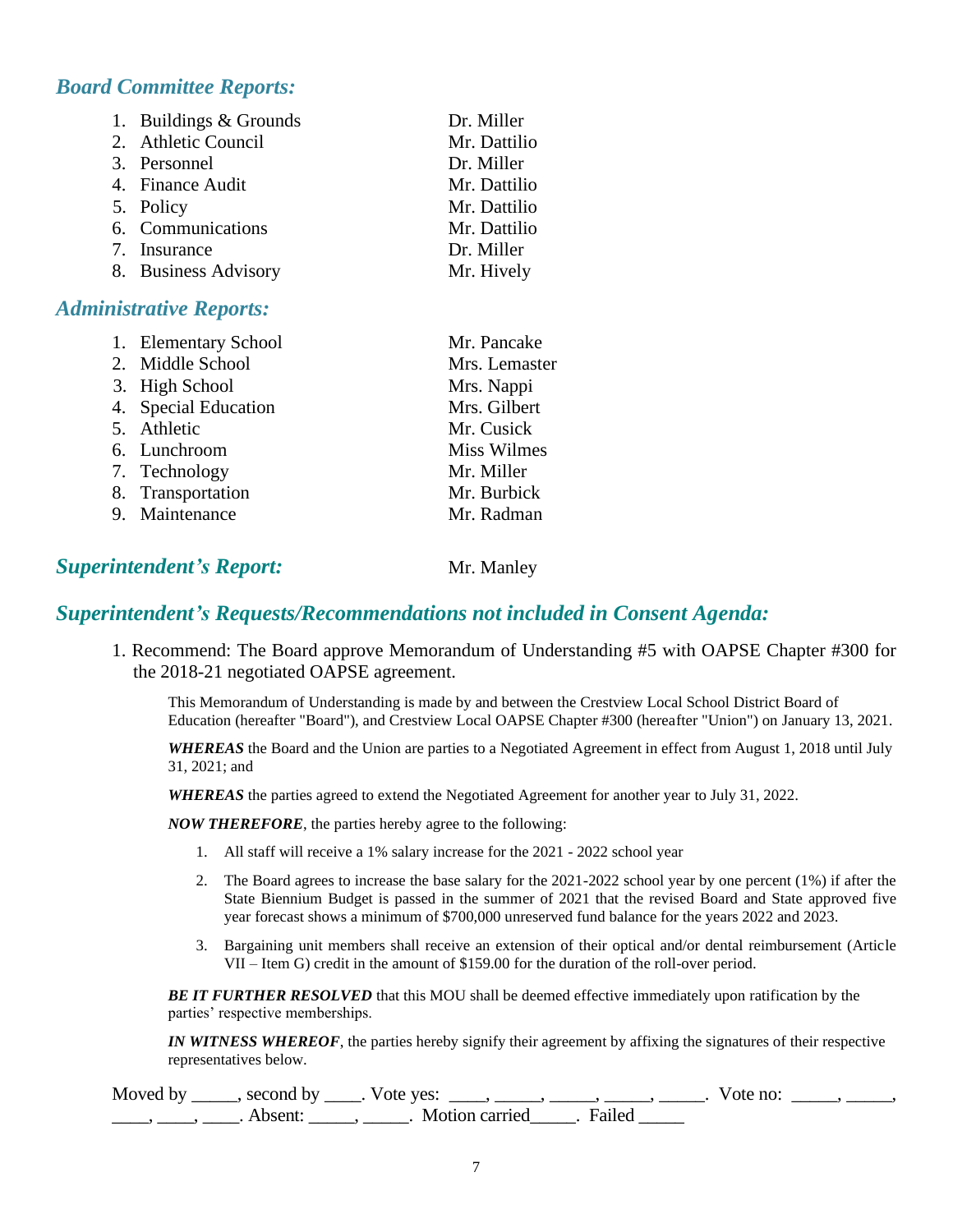2. Recommend: The Board approve Memorandum of Understanding #8 with CEA for the 2018-21 negotiated CEA agreement.

This Memorandum of Understanding ("MOU") is entered into by and between the Crestview Local School District Board of Education ("Board") and the Crestview Education Association ("Association"), collectively known as "the Parties," on this 23rd day of December 2020 in order to address certain matters between them.

WHEREAS the Board and the Association are parties to a collective bargaining agreement for the period of September 1, 2018 through August 31, 2021 ("Master Agreement"); and

The Crestview Board of Education and the Crestview Education Association recognize that the contract agreement will expire on August 31, 2021. Both parties recognize in this uncertain time of a pandemic and state budgets that it is in the best interest of the district and the association to not negotiate this spring. In recognition of this date, both parties agree to roll over the contract agreement for a period of one year beginning September 1, 2021 through August 31, 2022. All provisions of the contract roll over except the notated additions in this agreement.

1. The salary schedule for 2020 - 2021 school year will remain in effect for the 2021 - 2022 school year.

2. Staff that are eligible for a "step increase" on the salary schedule shall be granted that increase in accordance with the negotiated agreement.

3. All staff will receive a 1% salary increase for the 2021 - 2022 school year.

4. The Board agrees to increase the base salary for the 2021-2022 school year by one percent (1%) if after the State Biennium Budget is passed in the summer of 2021 that the revised Board and State approved five year forecast shows a minimum of \$700,000 unreserved fund balance for the years 2022 and 2023.

5. Bargaining unit members shall receive an extension of their optical reimbursement (Article VII – Item H) credit in the amount of \$134.00 for the duration of the roll-over period.

| Moved by | second by | Vote yes:      |          | Vote no: |  |
|----------|-----------|----------------|----------|----------|--|
|          | Absent:   | Motion carried | . Failed |          |  |

3. Recommend: The Board approve the resolution to participate in the OSBA Legal Assistance Fund.

**WHEREAS**, the Crestview Local School District Board of Education wishes to support the efforts of other boards of education to obtain favorable judicial decisions and,

**WHEREAS**, the Ohio School Boards Association Legal Assistance Fund has been established for this purpose.

**THEREFORE**, the Board hereby resolves to participate in the OSBA LAF for calendar year 2021 and authorizes the treasurer to pay the LAF \$250.00.

Moved by  $\_\_\_\_\$ , second by  $\_\_\_\$ . Vote yes:  $\_\_\_\_\_\_\_\_\_\_\_\_\_$ ,  $\_\_\_\_\_\_\_\_\_\_\_\_\_\_\_$ . Vote no:  $\_\_\_\_\_\_\_\_\_\_\_$ \_\_\_\_\_, \_\_\_\_\_, Absent: \_\_\_\_\_, \_\_\_\_\_. Motion carried \_\_\_\_\_. Failed \_\_\_\_\_.

4. Recommend: The Board approve the pupil activity contract to the following nonteaching personnel for the 2020-21 school year as per salary schedule for the assignment designated pursuant to O.R.C. 3313.53; all required reports are on file:

Cynthia Straney – CMS Girl's Track Coach

Moved by \_\_\_\_\_, second by \_\_\_\_. Vote yes: \_\_\_\_, \_\_\_\_\_, \_\_\_\_\_, \_\_\_\_\_, \_\_\_\_\_. Vote no: \_\_\_\_\_, \_\_\_\_\_, \_\_\_\_\_, \_\_\_\_\_, Absent: \_\_\_\_\_, \_\_\_\_\_. Motion carried \_\_\_\_\_. Failed \_\_\_\_\_.